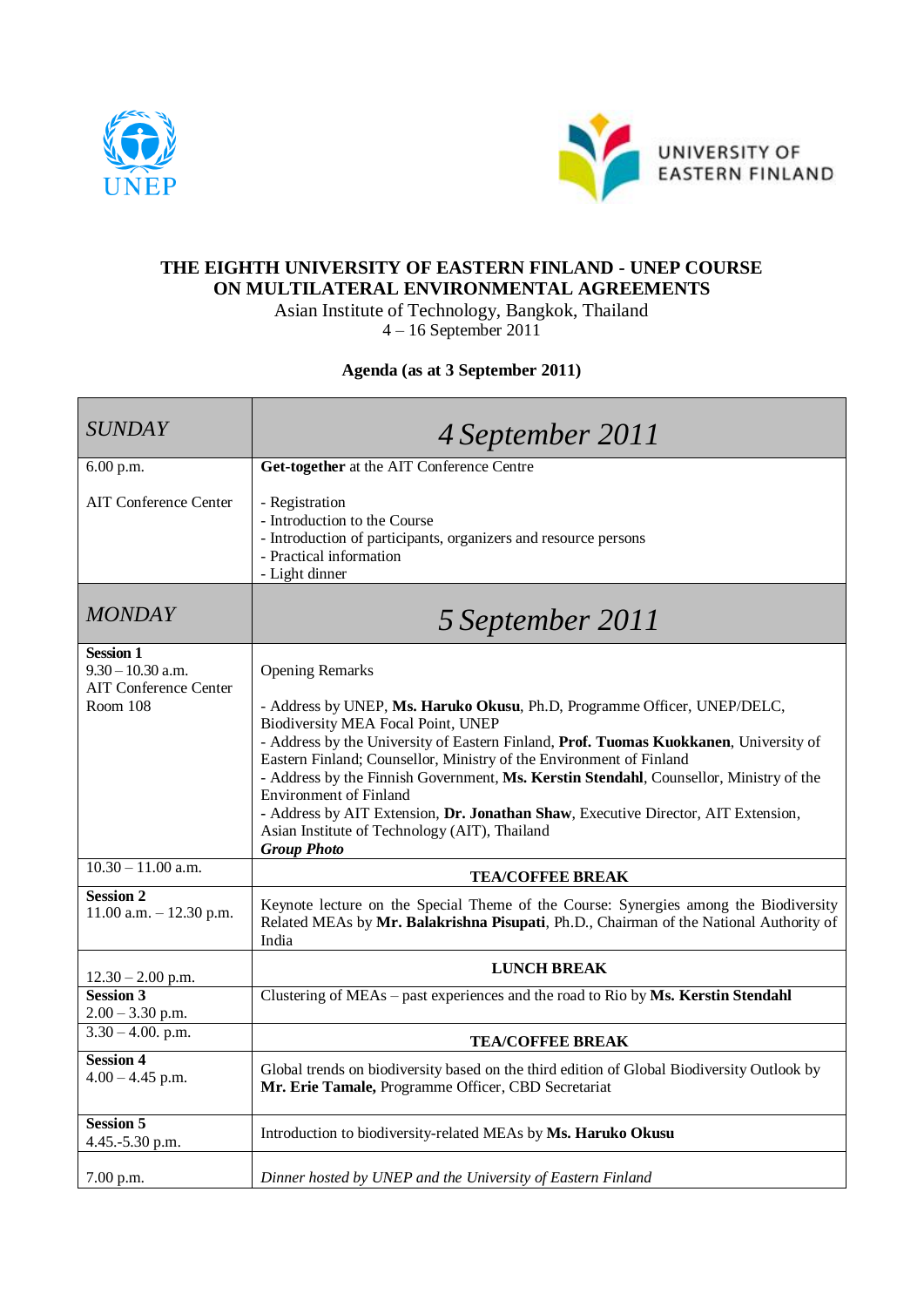| <b>TUESDAY</b>                                                                       | 6 September 2011                                                                                                                                                                                                                      |
|--------------------------------------------------------------------------------------|---------------------------------------------------------------------------------------------------------------------------------------------------------------------------------------------------------------------------------------|
| <b>Session 6</b><br>$9.00 - 10.00$ a.m.                                              | Synergies among biodiversity-related conventions based on the Strategic Plan for<br>Biodiversity and the Aichi Targets by Mr. Erie Tamale                                                                                             |
| <b>Session 7</b><br>$10.00 - 11.00$ a.m.                                             | Synergies based on transboundary habitat/ecosystem-level conservation of migratory<br>species by Mr. Douglas Hykle, Coordinator / Senior CMS Advisor, IOSEA Marine Turtle<br>MoU Secretariat                                          |
| $11.00 - 11.30$ a.m.                                                                 | <b>TEA/COFFEE BREAK</b>                                                                                                                                                                                                               |
| <b>Session 8</b><br>11.30 a.m. $-12.30$ p.m.                                         | Synergies between the Ramsar's Scientific and Technical Review Panel (STRP) and the<br>other biodiversity Conventions' scientific advisory bodies by Ms. Monica Zavagli, Science<br>and Technical Support Officer, Ramsar Secretariat |
| $12.30 - 2.00$ p.m.                                                                  | <b>LUNCH BREAK</b>                                                                                                                                                                                                                    |
| <b>Session 9</b><br>$2.00 - 3.30$ p.m.                                               | How biodiversity synergies support and facilitate national implementation of MEAs to halt<br>biodiversity loss by Mr. Peter Herkenrath, UNEP-WCMC                                                                                     |
| $3.30 - 4.00$ p.m.                                                                   | <b>TEA/COFFEE BREAK</b>                                                                                                                                                                                                               |
| <b>Session 10</b><br>$4.00 - 5.30$ . p.m.                                            | Opportunities and challenges for establishing synergies and areas for enhanced cooperation<br>in the biodiversity cluster by Ms. Marina von Weissenberg, Counsellor, Ministry of the<br><b>Environment of Finland</b>                 |
| WEDNESDAY                                                                            | 7 September 2011                                                                                                                                                                                                                      |
| <b>Session 11</b><br>$9.00 - 10.30$ a.m.<br><b>AIT Conference Center</b><br>Room 108 | Interactive session based on participants' preparatory tasks led by Prof. Tuomas<br><b>Kuokkanen</b>                                                                                                                                  |
| $10.30 - 11.00$ a.m.                                                                 | <b>TEA/COFFEE BREAK</b>                                                                                                                                                                                                               |
| <b>Session 12</b><br>$11.00 - 12.00$ a.m.                                            | Regional cooperation experience from the Asia and the Pacific Region by Ms. Haruko<br>Okusu                                                                                                                                           |
| Session 13<br>$12.00$ a.m. $-12.30$ p.m.                                             | Introduction to the workshop on the Aichi Targets and synergies by Ms. Haruko Okusu<br>and Mr. Erie Tamale                                                                                                                            |
|                                                                                      | <b>LUNCH BREAK</b>                                                                                                                                                                                                                    |
| <b>Session 14</b><br>$2.00 - 3.30$ p.m.                                              | Workshop on the Strategic Plan for Biodiversity 2011-2020 and the Aichi Targets and<br>synergies led by Ms. Haruko Okusu together with Ms. Marina von Weissenberg, Mr.<br><b>Peter Herkenrath and Ms. Kerstin Stendahl</b>            |
| $3.30 - 4.00$ . p.m.                                                                 | <b>TEA/COFFEE BREAK</b>                                                                                                                                                                                                               |
| $4.00 - 5.30$ p.m.                                                                   | Workshop on synergies (cont.)                                                                                                                                                                                                         |
| 7.00 p.m.                                                                            | Reception hosted by the Ministry of the Environment of Finland                                                                                                                                                                        |
| <b>THURSDAY</b>                                                                      | 8 September 2011                                                                                                                                                                                                                      |
| <b>Session 15</b>                                                                    | International environmental diplomacy and negotiations by Ms. Sylvia Bankobeza, Legal                                                                                                                                                 |
| $9.00 - 10.30$ a.m.<br><b>AIT Conference Center</b><br>Room 108                      | Officer, UNEP/DELC and Mr. Cam Carruthers, former Senior Programme Officer,<br>UNFCCC Secretariat on their behalf and on behalf of Ms. Simone Schiele, Fellow,<br>Ecologic Institute                                                  |
| $10.30 - 11.00$ a.m.                                                                 | <b>TEA/COFFEE BREAK</b>                                                                                                                                                                                                               |
|                                                                                      |                                                                                                                                                                                                                                       |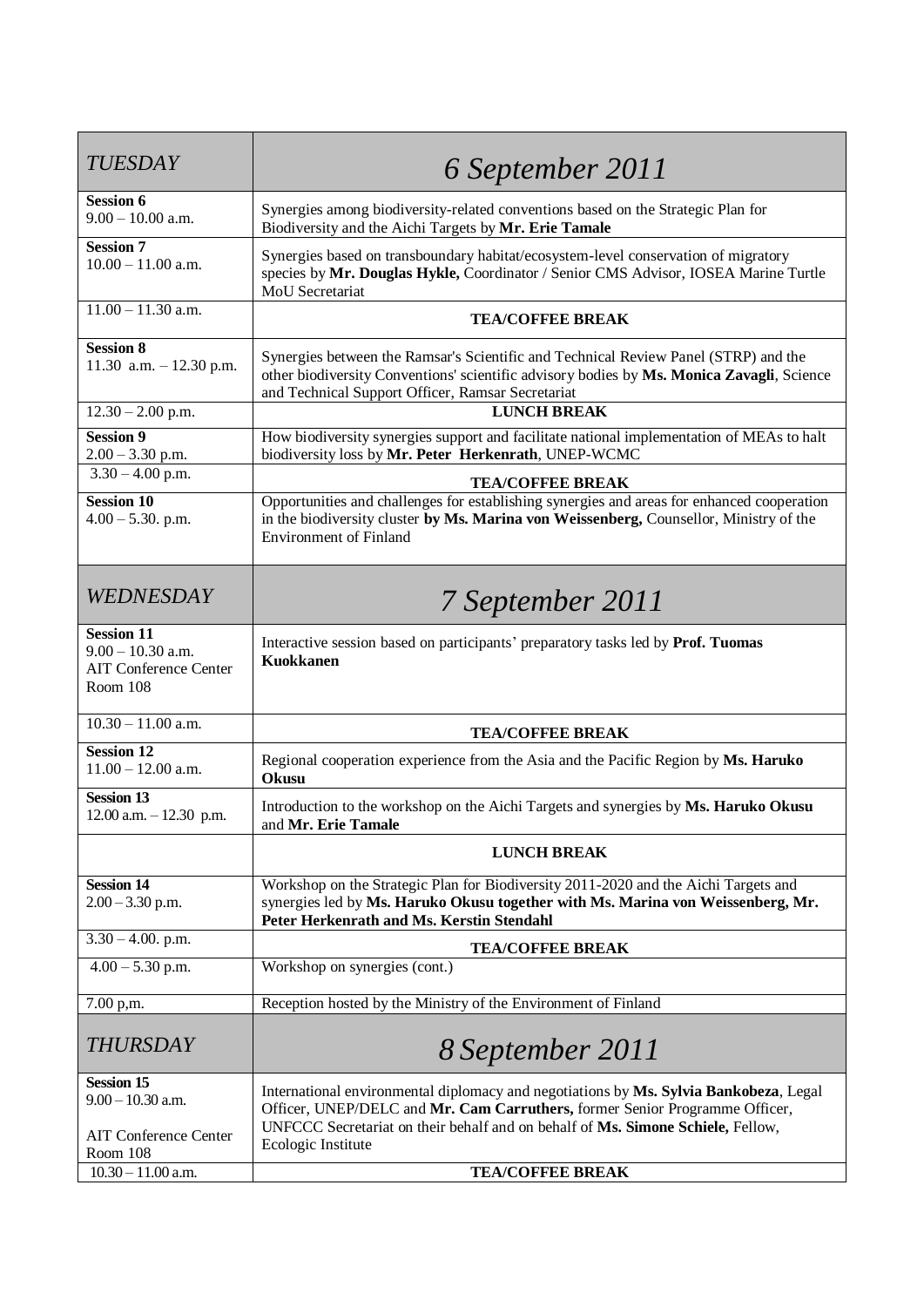| <b>Session 16</b>                | MEA negotiation primer: negotiating techniques by Ms. Sylvia Bankobeza and by Mr.                                                                                         |
|----------------------------------|---------------------------------------------------------------------------------------------------------------------------------------------------------------------------|
| $11.00$ a.m. $-12.30$ p.m.       | <b>Cam Carruthers</b>                                                                                                                                                     |
| $12.30 - 2.00$ p.m.              | <b>LUNCH BREAK</b>                                                                                                                                                        |
| <b>Session 17</b>                |                                                                                                                                                                           |
| $2.00 - 3.30$ p.m.               | Drafting exercise conducted by Ms. Sylvia Bankobeza and by Mr. Cam Carruthers                                                                                             |
| $3.30 - 4.00$ . p.m.             | <b>TEA/COFFEE BREAK</b>                                                                                                                                                   |
| $4.00 - 4.30$ p.m.               | Drafting exercise (cont.)                                                                                                                                                 |
| <b>Session 18</b>                |                                                                                                                                                                           |
| $4.30 - 5.30$ p.m.               | Introduction to the negotiation workshop to be held on 12-13 September by Mr. Niko Urho,<br>Senior Adviser, Ministry of the Environment of Finland and Mr. Cam Carruthers |
| <b>FRIDAY</b>                    | 9 September 2011                                                                                                                                                          |
|                                  |                                                                                                                                                                           |
| 8.00 a.m.<br>$9.30 - 12.00$ a.m. | Depart from AIT<br>Excursion to Khok Kham and Amphawa                                                                                                                     |
| 10.00 p.m.                       | Arrive in AIT                                                                                                                                                             |
|                                  |                                                                                                                                                                           |
| <b>SATURDAY</b>                  | 10 September 2011                                                                                                                                                         |
| $9.00 - 12.30$ a.m.              | Opportunity to prepare for the negotiation workshop to be held on 12-13 September                                                                                         |
| $12.30 - 1.45$ p.m.              | <b>LUNCH BREAK</b>                                                                                                                                                        |
| 1.45 p.m.                        | Depart from AIT                                                                                                                                                           |
| 3.00 p.m.                        | Reception hosted by H.E. Sirpa Mäenpää, Ambassador of Finland,<br>160/22 Mooban Panya Soi 19, Pattanakarn Road, Bangkok 10250                                             |
| 5.00 p.m.                        | Depart to AIT                                                                                                                                                             |
| <b>SUNDAY</b>                    | 11 September 2011                                                                                                                                                         |
|                                  | Free day!                                                                                                                                                                 |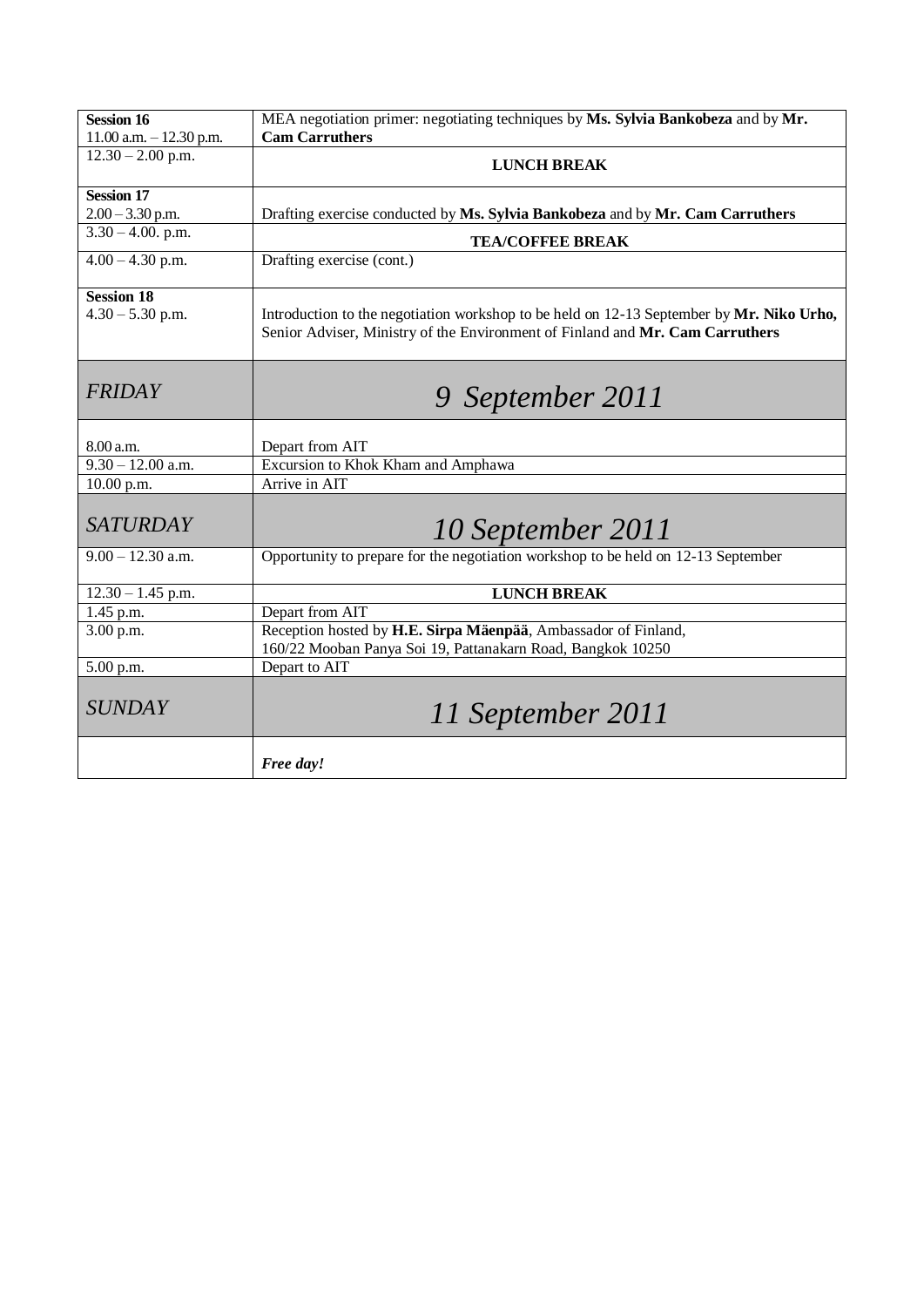## **WEEK 2**

| <b>MONDAY</b>                                                            | 12 September 2011                                                                                                                                                                                        |
|--------------------------------------------------------------------------|----------------------------------------------------------------------------------------------------------------------------------------------------------------------------------------------------------|
| <b>Session 19</b><br>$9.00 - 10.30$ a.m.<br><b>AIT Conference Center</b> | Negotiation Workshop on synergies among biodiversity related conventions, led by Mr.<br>Cam Carruthers, Mr. Niko Urho, Mr. Marko Berglund, Programme Officer,<br><b>UNEP/DELC</b> and Ms. Simone Schiele |
| Room 108                                                                 |                                                                                                                                                                                                          |
| $10.30 - 11.00$ a.m.                                                     | <b>TEA/COFFEE BREAK</b>                                                                                                                                                                                  |
| 11.00 a.m. $-$ 12.30 p.m.                                                | Negotiation Workshop (cont.)                                                                                                                                                                             |
| $12.30 - 2.00$ p.m.                                                      | <b>LUNCH BREAK</b>                                                                                                                                                                                       |
| $2.00 - 3.30$ p.m.<br>$3.30 - 4.00$ p.m.                                 | Negotiation Workshop (cont.)                                                                                                                                                                             |
| $4.00 - 5.30$ p.m.                                                       | <b>TEA/COFFEE BREAK</b><br>Negotiation Workshop (cont.)                                                                                                                                                  |
| <b>TUESDAY</b>                                                           | 13 September 2011                                                                                                                                                                                        |
| $9.00 - 10.30$ a.m.<br><b>AIT Conference Center</b><br>Room 108          | Negotiation workshop (cont.)                                                                                                                                                                             |
| $10.30 - 11.00$ a.m.                                                     | <b>TEA/COFFEE BREAK</b>                                                                                                                                                                                  |
| $11.00$ a.m. $- 12.30$ p.m.                                              | Negotiation workshop (cont.)                                                                                                                                                                             |
| $12.30 - 2.00$ p.m.                                                      | <b>LUNCH BREAK</b>                                                                                                                                                                                       |
| $2.00 - 3.30$ p.m.                                                       | Negotiation workshop (cont.)                                                                                                                                                                             |
| $3.30 - 4.00$ p.m.                                                       | <b>TEA/COFFEE BREAK</b>                                                                                                                                                                                  |
| $4.00 - 5.30$ p.m.                                                       | Negotiation workshop (cont.)                                                                                                                                                                             |
| <i>WEDNESDAY</i>                                                         | 14 September 2011                                                                                                                                                                                        |
| 8.30 a.m.                                                                | Departure from AIT to Bangkok                                                                                                                                                                            |
| <b>Session 20</b><br>$10.30 - 12.00$ a.m.                                | Synergies based on species-level conservation with trade implications by Ms. Marceil<br>Yeater, Chief, Legal Affairs and Trade Policy, CITES Secretariat                                                 |
| $12.00 - 12.30$ p.m.                                                     | Tour of ESCAP building                                                                                                                                                                                   |
| $12.30 - 2.00$ p.m.                                                      | <b>LUNCH BREAK AT ESCAP</b>                                                                                                                                                                              |
| <b>Session 21</b><br>$2.00 - 2.45$ p.m.                                  | Compliance and enforcement with a special focus on the biodiversity conventions and the<br>potential for synergies by Mr. Marko Berglund                                                                 |